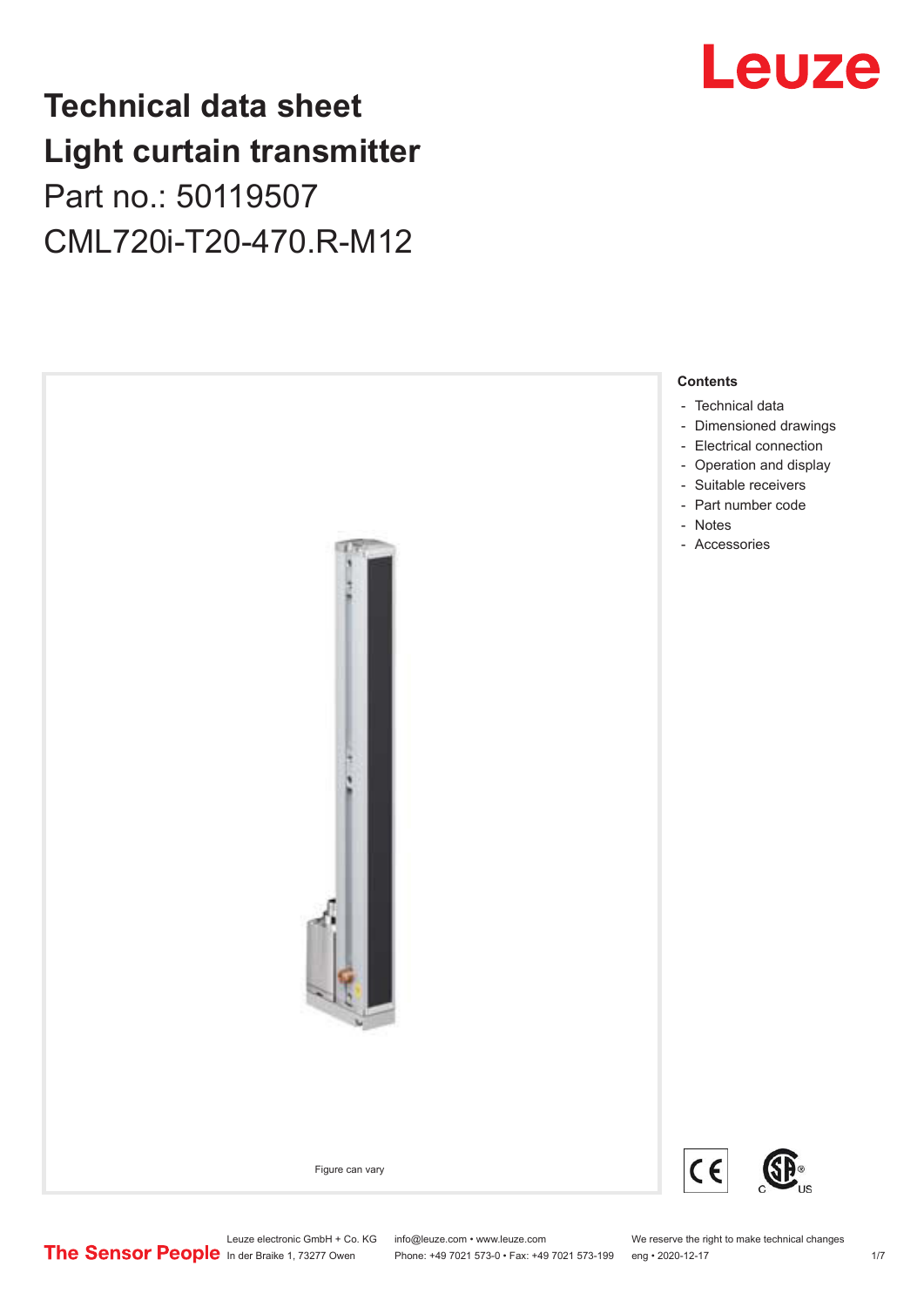# <span id="page-1-0"></span>**Technical data**

# **Leuze**

#### **Basic data**

| <b>Series</b>                                     | 720                                                                                                        |  |  |
|---------------------------------------------------|------------------------------------------------------------------------------------------------------------|--|--|
| <b>Operating principle</b>                        | Throughbeam principle                                                                                      |  |  |
| Device type                                       | Transmitter                                                                                                |  |  |
| <b>Contains</b>                                   | Accessories for the use of the BT-2R1                                                                      |  |  |
| Application                                       | Object measurement                                                                                         |  |  |
|                                                   |                                                                                                            |  |  |
| <b>Special version</b>                            |                                                                                                            |  |  |
| <b>Special version</b>                            | Crossed-beam scanning                                                                                      |  |  |
|                                                   | Diagonal-beam scanning                                                                                     |  |  |
|                                                   | Parallel-beam scanning                                                                                     |  |  |
| <b>Optical data</b>                               |                                                                                                            |  |  |
| <b>Operating range</b>                            | Guaranteed operating range                                                                                 |  |  |
| <b>Operating range</b>                            | 0.37m                                                                                                      |  |  |
| <b>Operating range limit</b>                      | Typical operating range                                                                                    |  |  |
| <b>Operating range limit</b>                      | 0.29m                                                                                                      |  |  |
| <b>Measurement field length</b>                   | 470 mm                                                                                                     |  |  |
| Number of beams                                   | 24 Piece(s)                                                                                                |  |  |
| Beam spacing                                      | 20 mm                                                                                                      |  |  |
| <b>Light source</b>                               | LED, Infrared                                                                                              |  |  |
| <b>LED light wavelength</b>                       | 940 nm                                                                                                     |  |  |
| <b>Measurement data</b>                           |                                                                                                            |  |  |
| Minimum object diameter                           | $30 \text{ mm}$                                                                                            |  |  |
| <b>Electrical data</b>                            |                                                                                                            |  |  |
| <b>Protective circuit</b>                         | Polarity reversal protection                                                                               |  |  |
|                                                   | Short circuit protected                                                                                    |  |  |
|                                                   | <b>Transient protection</b>                                                                                |  |  |
|                                                   |                                                                                                            |  |  |
| Performance data<br>Supply voltage U <sub>R</sub> | 18  30 V, DC                                                                                               |  |  |
| <b>Residual ripple</b>                            |                                                                                                            |  |  |
| <b>Open-circuit current</b>                       | 0  15 %, From $U_{\rm B}$                                                                                  |  |  |
|                                                   | 0 165 mA, The specified values refer<br>to the entire package consisting of trans-<br>mitter and receiver. |  |  |
|                                                   |                                                                                                            |  |  |

| <b>Readiness delay</b> | 450 ms    |
|------------------------|-----------|
| Cycle time             | $1.12$ ms |

#### **Connection**

| <b>Number of connections</b> | 1 Piece(s)             |
|------------------------------|------------------------|
| Plug outlet                  | Rear side              |
| <b>Connection 1</b>          |                        |
| <b>Function</b>              | Connection to receiver |
|                              | Sync-input             |
|                              | Voltage supply         |
| <b>Type of connection</b>    | Connector              |
| <b>Thread size</b>           | M <sub>12</sub>        |
| <b>Type</b>                  | Male                   |
| <b>Material</b>              | Metal                  |
| No. of pins                  | $5 - pin$              |
| <b>Encoding</b>              | A-coded                |

#### **Mechanical data**

| Design                       | Cubic                        |
|------------------------------|------------------------------|
| Dimension (W x H x L)        | 29 mm x 35.4 mm x 503 mm     |
| <b>Housing material</b>      | Metal                        |
| <b>Metal housing</b>         | Aluminum                     |
| Lens cover material          | Plastic                      |
| Net weight                   | 700 g                        |
| <b>Housing color</b>         | Silver                       |
| <b>Type of fastening</b>     | Groove mounting              |
|                              | Via optional mounting device |
| <b>Operation and display</b> |                              |

| Type of display | I FD       |
|-----------------|------------|
| Number of LEDs  | 1 Piece(s) |

#### **Environmental data**

| Ambient temperature, operation | -30  60 °C |
|--------------------------------|------------|
| Ambient temperature, storage   | -40  70 °C |

#### **Certifications**

| Degree of protection     | IP 65         |
|--------------------------|---------------|
| <b>Protection class</b>  | Ш             |
| <b>Certifications</b>    | c CSA US      |
| <b>Standards applied</b> | IEC 60947-5-2 |

#### **Classification**

| <b>Customs tariff number</b> | 90314990 |
|------------------------------|----------|
| eCl@ss 5.1.4                 | 27270910 |
| eCl@ss 8.0                   | 27270910 |
| eCl@ss 9.0                   | 27270910 |
| eCl@ss 10.0                  | 27270910 |
| eCl@ss 11.0                  | 27270910 |
| <b>ETIM 5.0</b>              | EC002549 |
| <b>ETIM 6.0</b>              | EC002549 |
| <b>ETIM 7.0</b>              | EC002549 |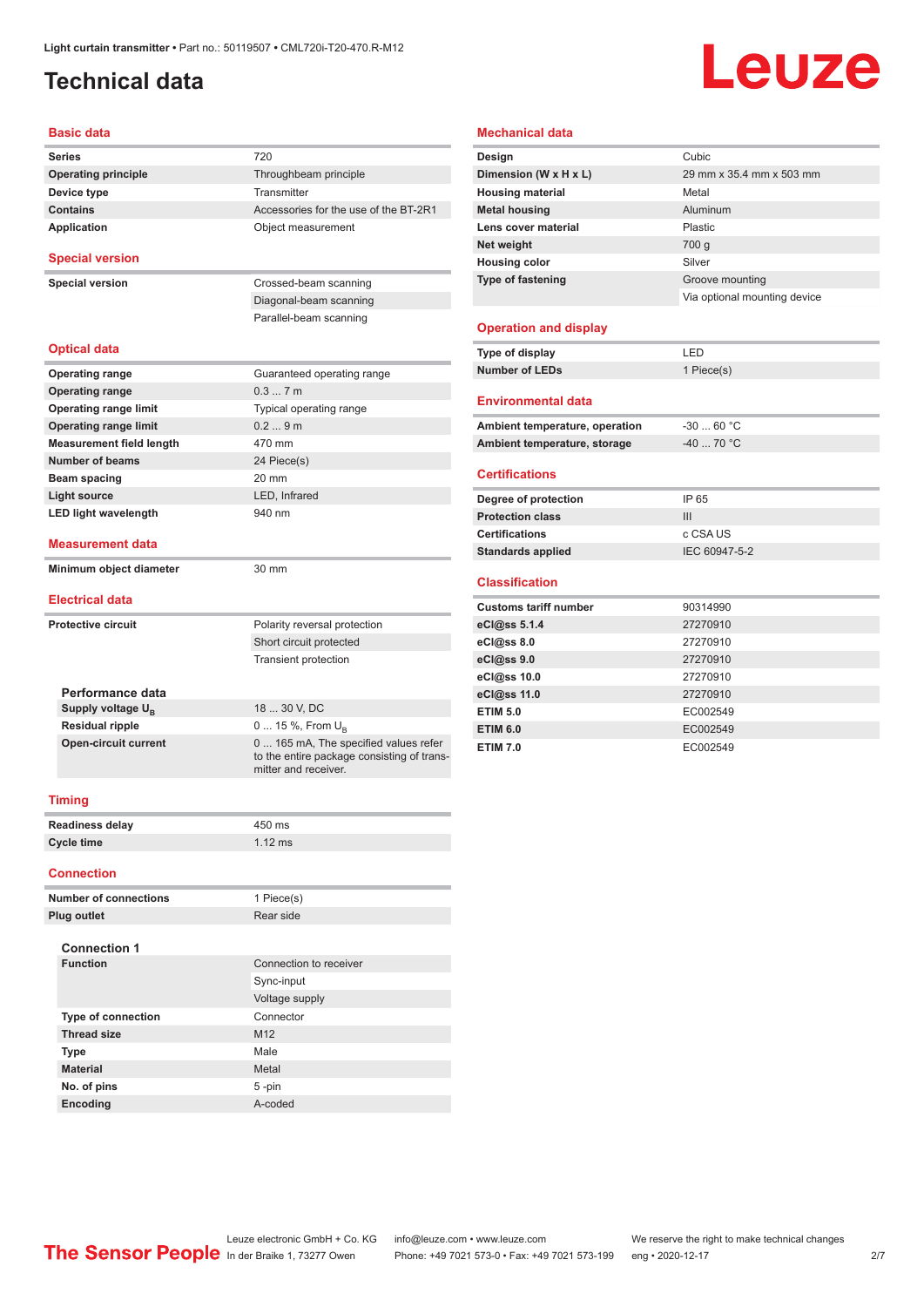### <span id="page-2-0"></span>**Dimensioned drawings**

All dimensions in millimeters



B Measurement field length 470 mm

F M6 thread G Fastening groove

- T Transmitter
	- R Receiver
	- Y 5 mm
- 



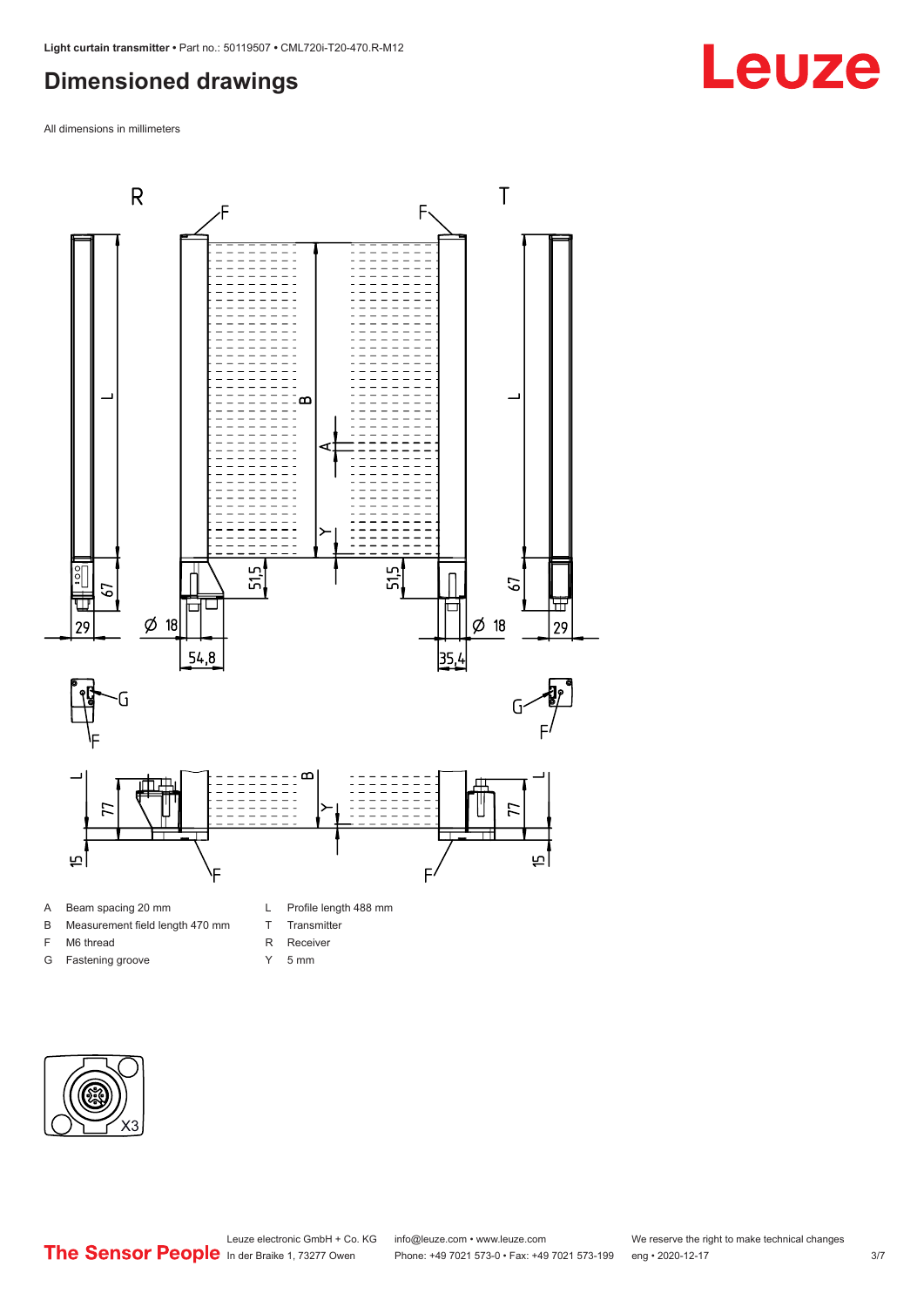## <span id="page-3-0"></span>**Electrical connection**

# **Leuze**

2

1

5

#### **Connection 1**

| <b>Function</b>           | Connection to receiver |
|---------------------------|------------------------|
|                           | Sync-input             |
|                           | Voltage supply         |
| <b>Type of connection</b> | Connector              |
| <b>Thread size</b>        | M12                    |
| <b>Type</b>               | Male                   |
| <b>Material</b>           | Metal                  |
| No. of pins               | $5$ -pin               |
| Encoding                  | A-coded                |

#### **Pin Pin assignment**

|                | <b>FE/SHIELD</b> |     |
|----------------|------------------|-----|
| $\overline{2}$ | $V +$            | - 6 |
| 3              | <b>GND</b>       |     |
| $\overline{4}$ | RS 485 Tx+       |     |
| 5              | RS 485 Tx-       |     |

# **Operation and display**

| <b>LED</b>              | Display                                      | <b>Meaning</b>                                           |
|-------------------------|----------------------------------------------|----------------------------------------------------------|
| Green, continuous light |                                              | Continuous mode                                          |
|                         | Off                                          | No communication with the receiver / waiting for trigger |
|                         | green, flashing in sync with the measurement | Measurement frequency display                            |

#### **Suitable receivers**

| Part no. | <b>Designation</b>                  | <b>Article</b>         | <b>Description</b>                                                                                                        |
|----------|-------------------------------------|------------------------|---------------------------------------------------------------------------------------------------------------------------|
| 50119961 | CML720i-R20-470.R/<br><b>CN-M12</b> | Light curtain receiver | Operating range: 0.3  7 m<br>Interface: CANopen<br>Connection: Connector, M12, Rear side, 8-pin                           |
| 50120180 | CML720i-R20-470.R/<br><b>CV-M12</b> | Light curtain receiver | Operating range: 0.3  7 m<br>Analog outputs: 2 Piece(s), Voltage, Current<br>Connection: Connector, M12, Rear side, 8-pin |
| 50123632 | CML720i-R20-470.R/<br>D3-M12        | Light curtain receiver | Operating range: 0.3  7 m<br>Interface: RS 485 Modbus<br>Connection: Connector, M12, Rear side, 8-pin                     |
| 50120096 | CML720i-R20-470.R/<br>$L-M12$       | Light curtain receiver | Operating range: 0.3  7 m<br>Interface: IO-Link<br>Connection: Connector, M12, Rear side, 8-pin                           |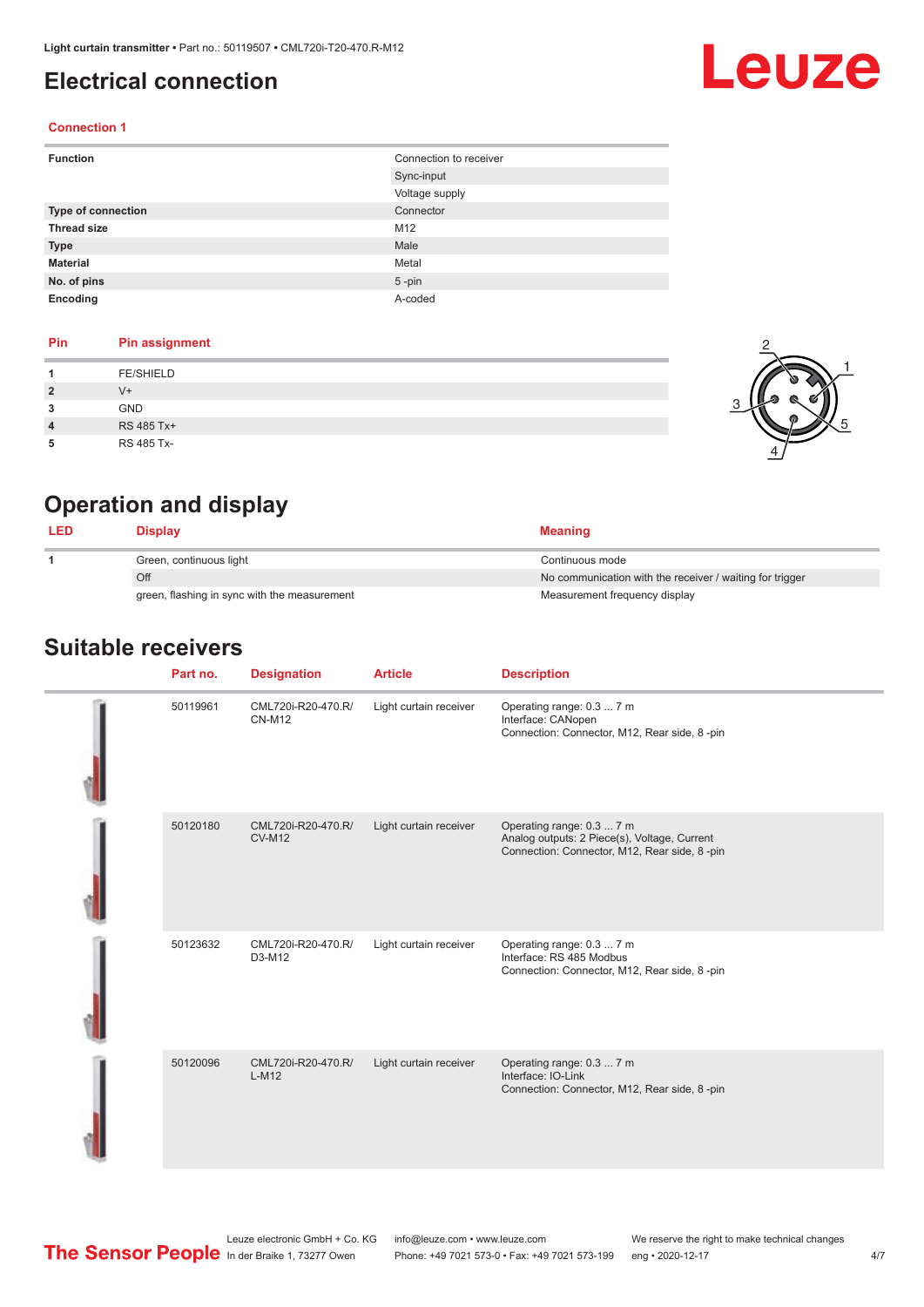### <span id="page-4-0"></span>**Suitable receivers**

|--|

| Part no. | <b>Designation</b>                  | <b>Article</b>         | <b>Description</b>                                                                                  |
|----------|-------------------------------------|------------------------|-----------------------------------------------------------------------------------------------------|
| 50123035 | CML720i-R20-470.R/<br><b>PB-M12</b> | Light curtain receiver | Operating range: 0.3  7 m<br>Interface: PROFIBUS DP<br>Connection: Connector, M12, Rear side, 8-pin |
| 50131979 | CML720i-R20-470.R/<br><b>PN-M12</b> | Light curtain receiver | Operating range: 0.3  7 m<br>Interface: PROFINET<br>Connection: Connector, M12, Rear side, 8-pin    |

#### **Part number code**

Part designation: **CML7XXi-YZZ-AAAA.BCCCDDD-EEEFFF**

| <b>CML</b>  | <b>Operating principle</b><br>Measuring light curtain                                                                                     |
|-------------|-------------------------------------------------------------------------------------------------------------------------------------------|
| 7XXi        | <b>Series</b><br>720i: 720i series<br>730i: 730i series                                                                                   |
| Υ           | Device type<br>T: transmitter<br>R: receiver                                                                                              |
| <b>ZZ</b>   | Beam spacing<br>05:5 mm<br>10:10 mm<br>20:20 mm<br>40:40 mm                                                                               |
| <b>AAAA</b> | Measurement field length [mm], dependent on beam spacing                                                                                  |
| в           | Equipment<br>A: connector outlet, axial<br>R: rear connector outlet                                                                       |
| <b>CCC</b>  | Interface<br>L: IO-Link<br>/CN: CANopen<br>/PB: PROFIBUS<br>/PN: PROFINET<br>/CV: Analog current and voltage output<br>/D3: RS 485 Modbus |
| <b>DDD</b>  | <b>Special equipment</b><br>-PS: Power Setting                                                                                            |
| EEE         | <b>Electrical connection</b><br>M12: M12 connector                                                                                        |
| <b>FFF</b>  | -EX: Explosion protection                                                                                                                 |
|             | <b>Note</b>                                                                                                                               |
|             |                                                                                                                                           |
|             | $\&$ A list with all available device types can be found on the Leuze website at www.leuze.com.                                           |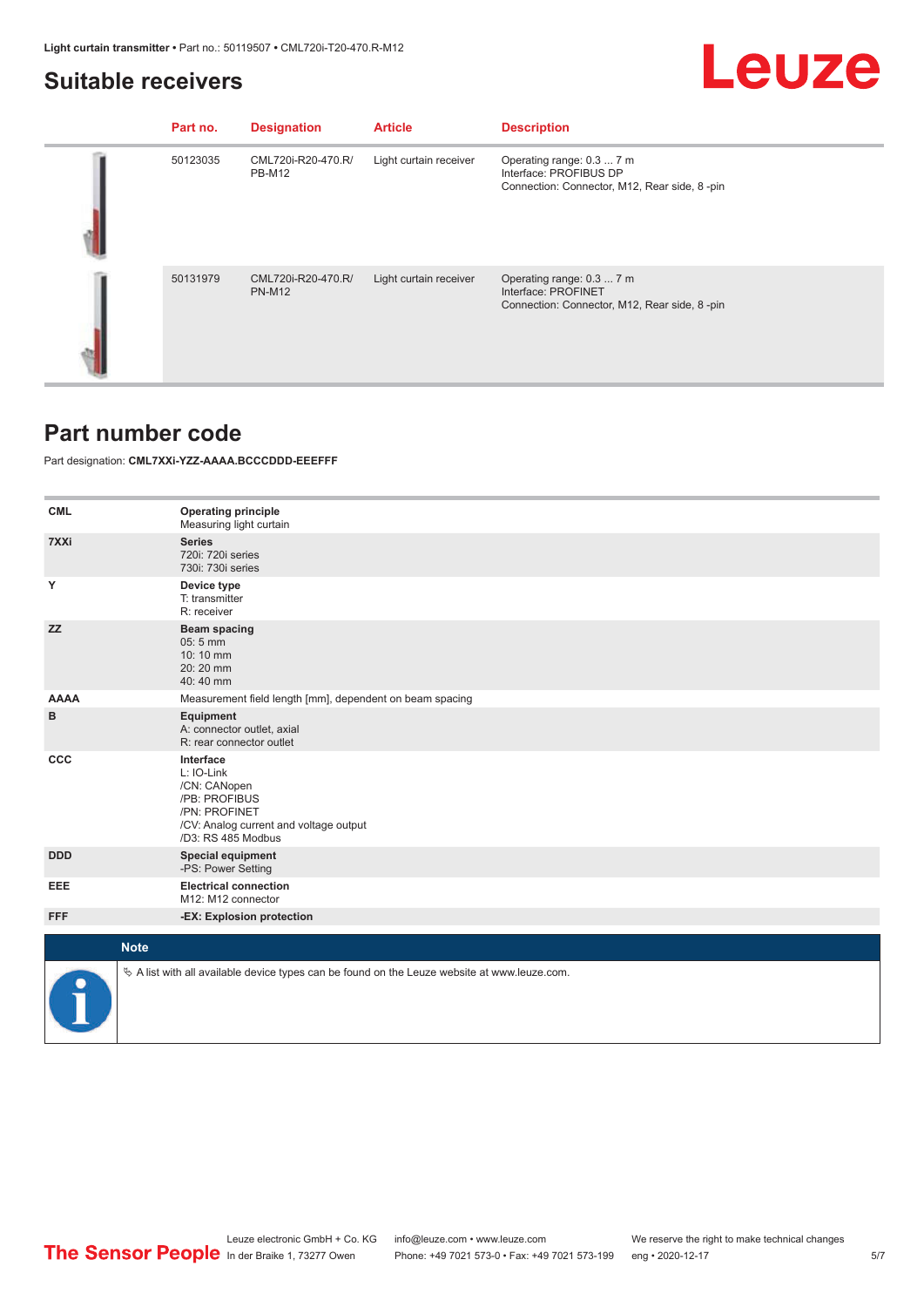### <span id="page-5-0"></span>**Notes**



#### **Observe intended use!**

 $\%$  This product is not a safety sensor and is not intended as personnel protection.

 $\%$  The product may only be put into operation by competent persons.

 $\%$  Only use the product in accordance with its intended use.

| <b>For UL applications:</b>                                                                                                                                                     |
|---------------------------------------------------------------------------------------------------------------------------------------------------------------------------------|
| $\%$ For UL applications, use is only permitted in Class 2 circuits in accordance with the NEC (National Electric Code).                                                        |
| These proximity switches shall be used with UL Listed Cable assemblies rated 30V, 0.5A min, in the field installation, or equivalent (categories: CYJV/<br>CYJV7 or PVVA/PVVA7) |

#### **Accessories**

#### Connection technology - Interconnection cables

|   |        | Part no. | <b>Designation</b>                     | <b>Article</b>        | <b>Description</b>                                                                                                                                                                                                                                    |
|---|--------|----------|----------------------------------------|-----------------------|-------------------------------------------------------------------------------------------------------------------------------------------------------------------------------------------------------------------------------------------------------|
| Ø | ⊙<br>œ | 50129781 | <b>KDS DN-M12-5A-</b><br>M12-5A-P3-050 | Interconnection cable | Suitable for interface: IO-Link, DeviceNet, CANopen<br>Connection 1: Connector, M12, Axial, Female, A-coded, 5-pin<br>Connection 2: Connector, M12, Axial, Male, A-coded, 5-pin<br>Shielded: Yes<br>Cable length: 5,000 mm<br>Sheathing material: PUR |

# Mounting technology - Mounting brackets

|                    | Part no. | <b>Designation</b> | <b>Article</b>      | <b>Description</b>                                                                                                                                                                                                        |
|--------------------|----------|--------------------|---------------------|---------------------------------------------------------------------------------------------------------------------------------------------------------------------------------------------------------------------------|
| <b>All Control</b> | 50142900 | BT 700M.5-2SET     | Mounting device set | Design of mounting device: Bracket mounting<br>Fastening, at system: Through-hole mounting, T slotted hole<br>Mounting bracket, at device: Screw type, Sliding block<br>Type of mounting device: Rigid<br>Material: Steel |

# Mounting technology - Swivel mounts

| Part no. | <b>Designation</b> | <b>Article</b>       | <b>Description</b>                                                                                                                                          |
|----------|--------------------|----------------------|-------------------------------------------------------------------------------------------------------------------------------------------------------------|
| 429046   | <b>BT-2R1</b>      | Mounting bracket set | Fastening, at system: Through-hole mounting<br>Mounting bracket, at device: Clampable<br>Type of mounting device: Turning, 360°<br>Material: Metal, Plastic |

Leuze